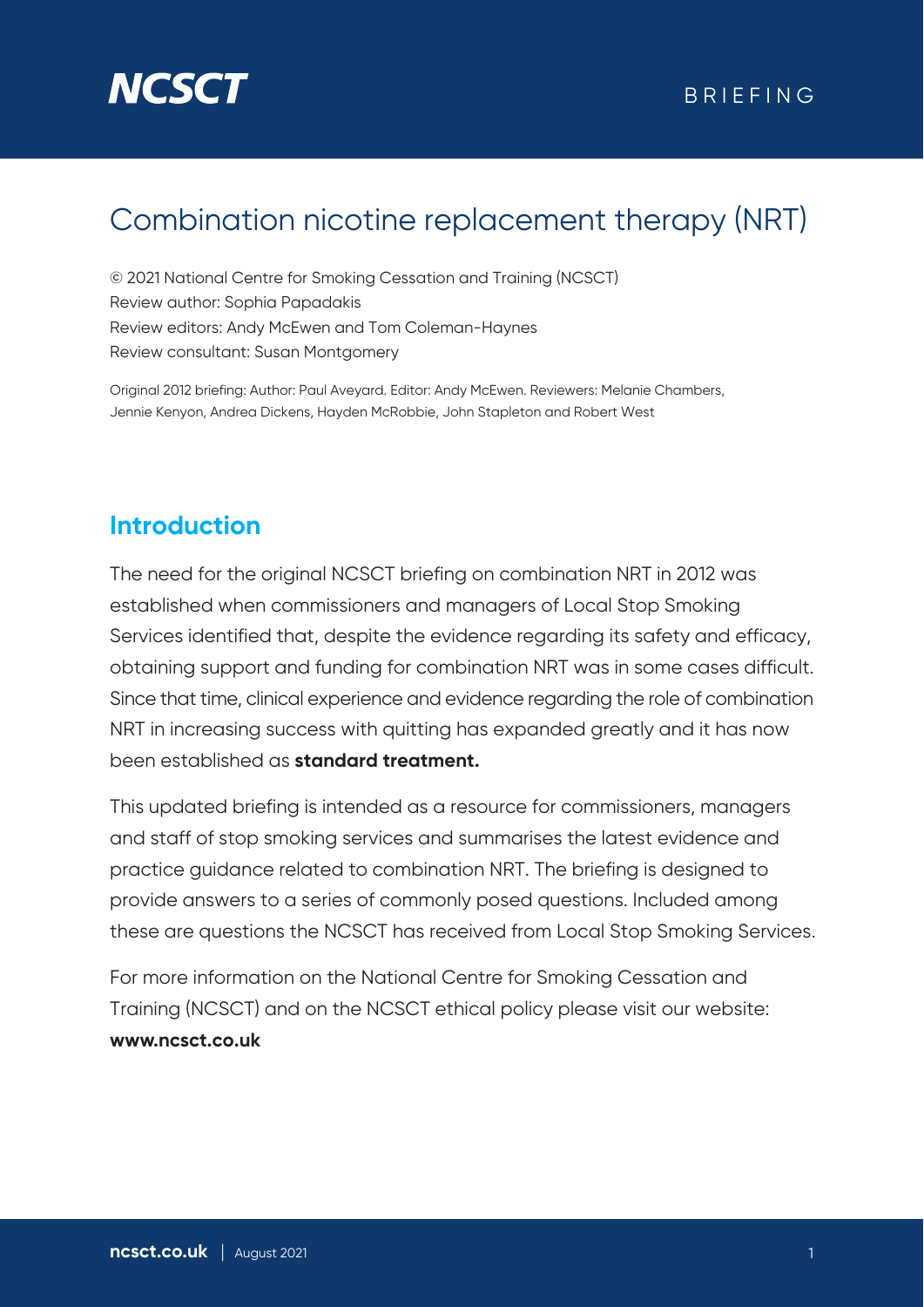

## Combination NRT

#### **1. How strong is the evidence that combination NRT is effective?**

**Answer:** There is strong evidence that combination NRT (combining a patch with a faster acting product) is more effective in helping smokers quit than using just one form of NRT.<sup>1-3</sup> Combination NRT has been found to result in long-term quit rates that are comparable to those achieved with varenicline. Combination NRT and varenicline are the two most effective stop smoking medications.3 NICE recommend combination NRT for all smokers who smoke more than 10 cigarettes per day.<sup>4</sup>

**Evidence:** The highest quality evidence comes from a Cochrane Review of NRT.<sup>1</sup> This systematic review included fourteen trials, involving more than 11,000 smokers with long-term smoking cessation outcomes comparing combination NRT to single-form NRT. Combining the results of these studies shows a clear advantage of combination versus single-form NRT use (risk ratio [RR] 1.25; 95% CI: 1.15–1.36).1 This means that combination NRT is likely to give a 25% increase in long-term cessation rates, but the likely true effect lies within a range of 15% to 36%. Additionally, a Cochrane Review and network meta-analysis of smoking cessation pharmacotherapies found long-term quit rates for combination NRT were similar to those achieved with varenicline (odds ratio [OR] 1.06; 95% CI 0.75 to 1.48).<sup>3</sup>

#### **2. Why is combination NRT more effective than a single NRT product?**

Combination NRT provides smokers with additional control over 'urges to smoke' and withdrawal symptoms. The NRT patch provides a steady supply of nicotine throughout the day and the fast-acting NRT product can be used by clients to meet their specific needs for additional nicotine ('top up'), either in response to 'breakthrough' urges and/or withdrawal symptoms by using at times or in settings or situations where these might be predicted to occur.

#### **3. What products should be used and how?**

**Answer:** The option that has most commonly evaluated involves the use of a patch plus a faster acting form such as gum, inhalator, lozenge, microtab, mouth or nasal spray.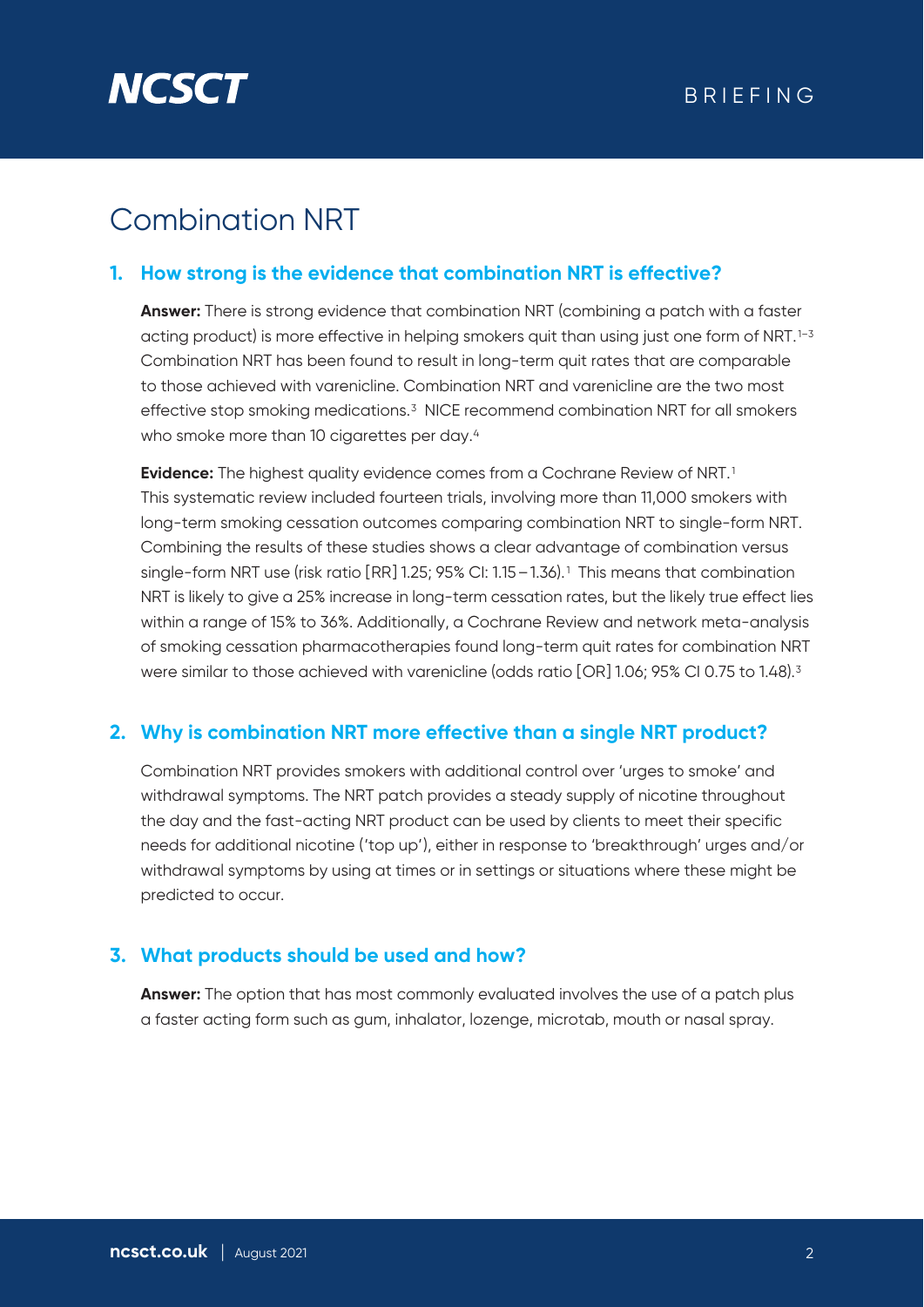

#### **4. Is combination NRT safe?**

**Answer:** Yes, combination NRT is safe. Nicotine 'overdose' associated with NRT use in smokers is exceptionally rare. Smokers inhale very large doses of nicotine when smoking. Even with combination NRT, smokers are unlikely to ever receive doses of nicotine that are higher than that they receive from their tobacco use.<sup>1,5-8</sup> If smokers experience adverse symptoms, such as nausea, they can simply reduce the dose or frequency of administration of the additional product (e.g. lozenge, spray etc).

#### **5. Shouldn't the client pay for one product?**

**Answer:** Combination NRT is more effective than single forms of NRT and is a highly costeffective approach to treating nicotine dependence. It would be against the ethos of public health bodies to require smokers to pay for such treatment or part of it. Smoking cessation treatments are highly cost-effective judged against other medical interventions. The incremental benefit of combination NRT over single-form NRT approximates the incremental cost, it is therefore understandable that combination NRT would be cost-effective as judged by NICE criteria.

#### **6. Can you combine more than one fast-acting NRT product (i.e. two fast acting products)?**

**Answer:** You can very safely combine any form of NRT. All of the products are simply different delivery systems for nicotine. Although not a common occurrence, if you have a client who might prefer and/or benefit from the use, for example, of three NRT products (e.g., patch, inhalator and spray), this is safe practice. Allowing clients to experiment with which products suit them best can be helpful. Given, that all fast-acting NRT products have the same mechanism of action (as described above), the recommendation remains that the fast acting NRT products selected be combined with the patch.

**Evidence:** All evidence on combination therapy, at the time of this publication, has specifically tested patch plus a fast-acting product. The combination of more than one fast-acting product is considered safe practice.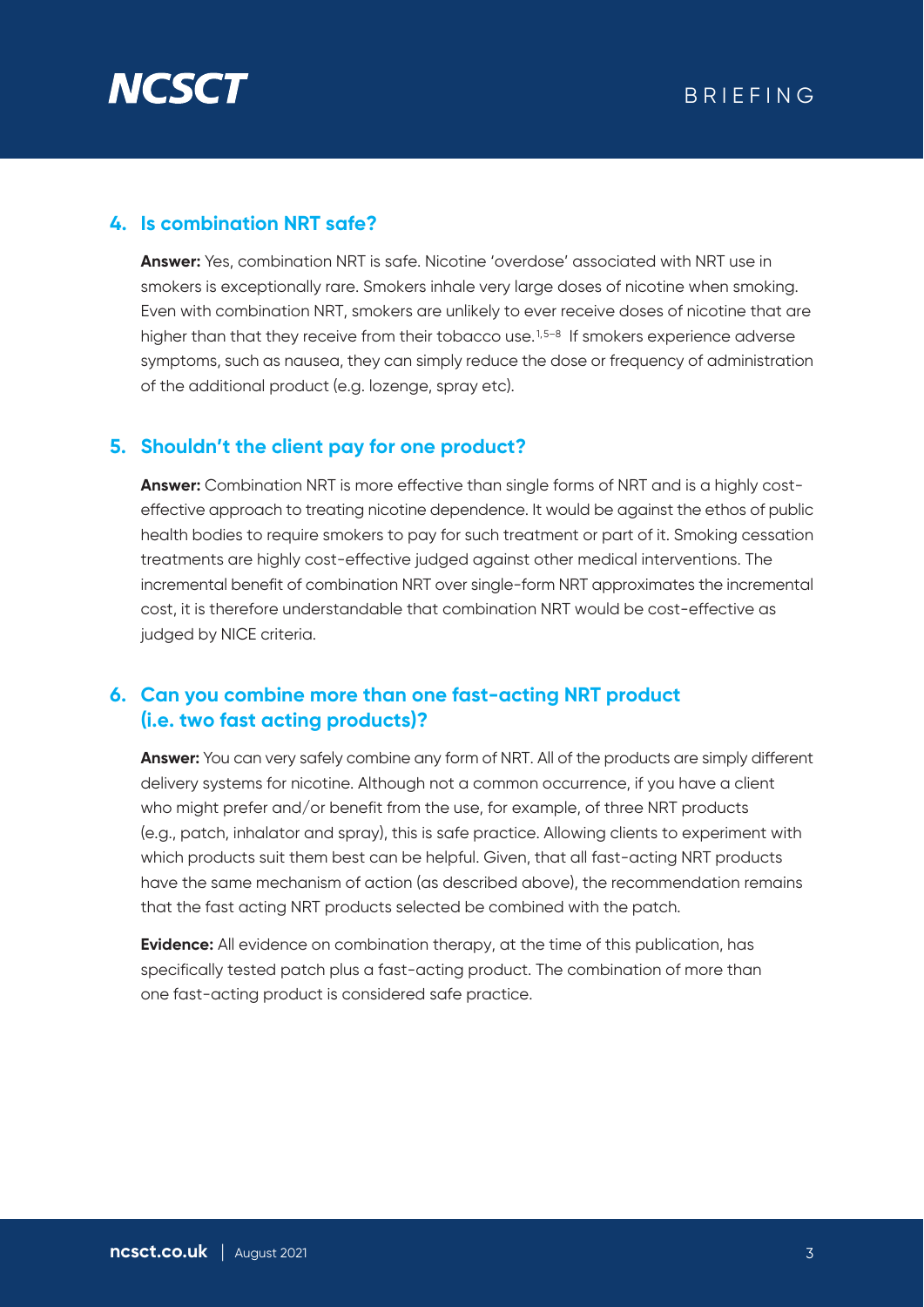

#### **7. Should combination NRT be reserved for very heavy smokers?**

**Answer:** Combination NRT is suitable for all smokers. It may be particularly beneficial for smokers who have used single-form NRT in a previous quit attempt but relapsed while using it, smokers who feel they need something more than a patch or other single-form NRT, and heavier smokers. The majority of research conducted on combination NRT has involved individuals who smoke at least 10–15 cigarettes per day, we have less information about the value of combination NRT among smokers with lower levels of consumption.<sup>1-3,6</sup>

#### **8. Can combination NRT be used in pregnant smokers?**

**Answer:** Combination NRT can be used for pregnant smokers and might be particularly helpful to those women who are more-dependent smokers or who are struggling with withdrawal symptoms and/or urges to smoke.

**Evidence:** The Smoking, Nicotine And Pregnancy (SNAP) study, as well as the Cochrane review on the pharmacological interventions for smoking cessation in pregnancy, have reported on the safety and efficacy of NRT in supporting quitting in pregnant women.9,10 The SNAP study found the NRT patch doubled 4-week quit rates and did not result in adverse pregnancy outcomes or children at 2-years follow-up.10 While these studies did not report on combination NRT, routinely collected data from 3,880 pregnant smokers attempting to quit from 44 Stop Smoking Services in England showed the use of combination NRT (patch + fast-acting) resulted in significantly higher four-week quit rates (37%) than single-dose NRT (25%) or no medication (16%).<sup>11</sup> It is important to note that the rate of nicotine metabolism is increased during pregnancy; enhanced levels of NRT will therefore be helpful in inducing and sustaining cessation.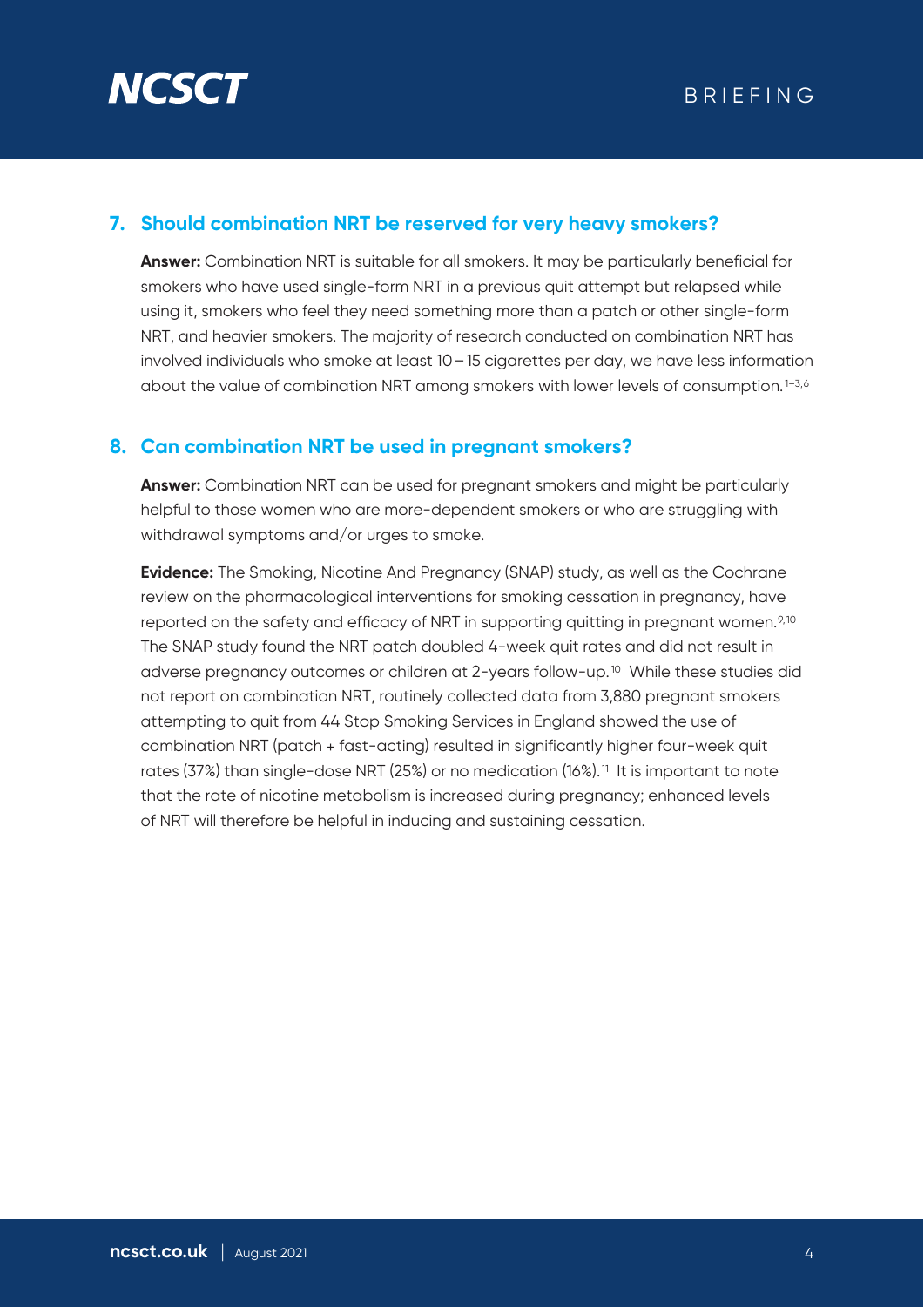

#### **9. What options are available for very dependent smokers?**

**Answer:** Smokers who are more dependent generally benefit from higher doses of NRT. Combination NRT (patch + fast-acting product) is recommended for all more-dependent ('heavy') smokers. In addition, the use of more than one patch may better manage withdrawal and cravings among more-dependent smokers. $8,12-14$  The use of a second patch may serve as a more feasible method for achieving higher nicotine dose, given it does not require frequent administration, as is the case with the fast-acting products. High dose NRT has been found to be well tolerated and safe among more-dependent smokers.<sup>6,15,16</sup> This should be no surprise as two patches (21mg or 25mg) would deliver similar nicotine concentrations to what a smoker would otherwise get from smoking 40–60 cigarettes per day.<sup>7,15,16</sup> Such dosing, however, will completely avoid the high levels of nicotine that accompany the inhalation of cigarette smoke. As such, the use of a second patch is a strategy that can be safely considered when treating more-dependent smokers.

**Evidence:** Research has shown that higher dose patch (42/44mg) is more effective in managing withdrawal symptoms in highly-dependent smokers compared to a single NRT patch (21/25mg).6,12–14 While a high-dose approach is safe, there is mixed evidence of superiority of dual patch compared to single patch in the general population of smokers and the limited available evidence suggests effects may be mediated by level of nicotine dependence.<sup>1,6,8</sup> The Cochrane review which included five high quality randomised trials that report on abstinence rates at 6-months or longer did not find a benefit of 42/44mg patches vs 21/22mg patch on rates of long-term quitting, although a benefit of 25/21mg patches was found over 15/14mg patches.1 A review by Mills using the same five studies reported high-dose NRT (>22mg) patch significantly increased 4-week and 6-month quit rates compared to standard NRT dose (<22mg).<sup>6</sup> The differences in these findings relate to the methods used to analyse data and more research is needed to guide practice. While using two patches is not a well-established practice in English Local Stop Smoking Services at present, it has been a standard practice in many specialised stop smoking centres internationally including Canada, the United States, and Australia for many years.17–21 The Cochrane review also found a benefit of the higher dose, 4mg, gum vs 2mg gum (RR 1.43, 95% CI 1.12 to 1.83, 5 studies). Importantly, results of a subgroup analysis suggest that only smokers who are highly dependent are likely to benefit from the higher dose gum.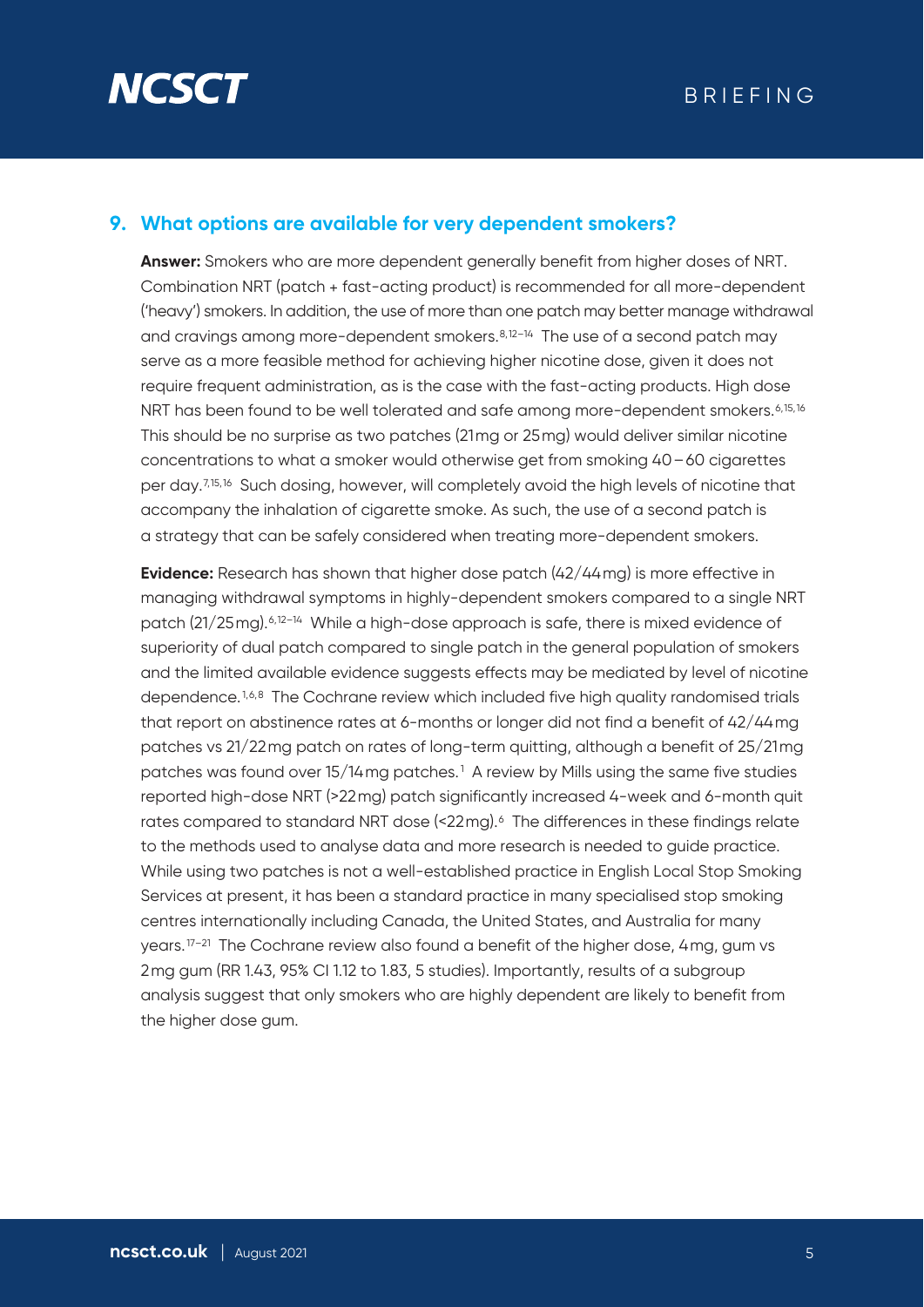

#### **10. Should high-dose NRT be used with all heavily dependent smokers?**

**Answer:** The use of two patches plus fast acting NRT can be considered among smokers of 40 or more cigarettes per day, or those close to that consumption who are more dependent based on the Heaviness of Smoking Index (HSI). The use of a second patch can be assessed on a case-by-case basis and with the reassurance that there is almost no likelihood of overdose or adverse effects in more-dependent smokers. The general guidance is that a higher nicotine dose (i.e., two patches) + fast-acting NRT product can be considered for smokers:

- whose cravings and/or withdrawal symptoms are not being well managed with combination NRT (1 patch + fast acting), or
- who did not get adequate relief of withdrawal symptoms from a single nicotine patch dose during a prior attempt.

#### **11. Why should Local Stop Smoking Services fund multiple patches for some smokers?**

**Answer:** We know that one of the most common reasons for not being able to stop smoking completely and/or relapse in the first four weeks of a quit attempt are urges to smoke and the presence of withdrawal symptoms; this is particularly true among more-dependent smokers.<sup>22,23</sup> There is evidence that high-dose NRT may be superior to single-form NRT in managing urges and withdrawal. While most smokers will not require a second patch, having flexibility within protocols to offer high-dose combination NRT to clients who are more dependent may serve to increase four-week quit rates in this population of smokers and above all is a safe practice.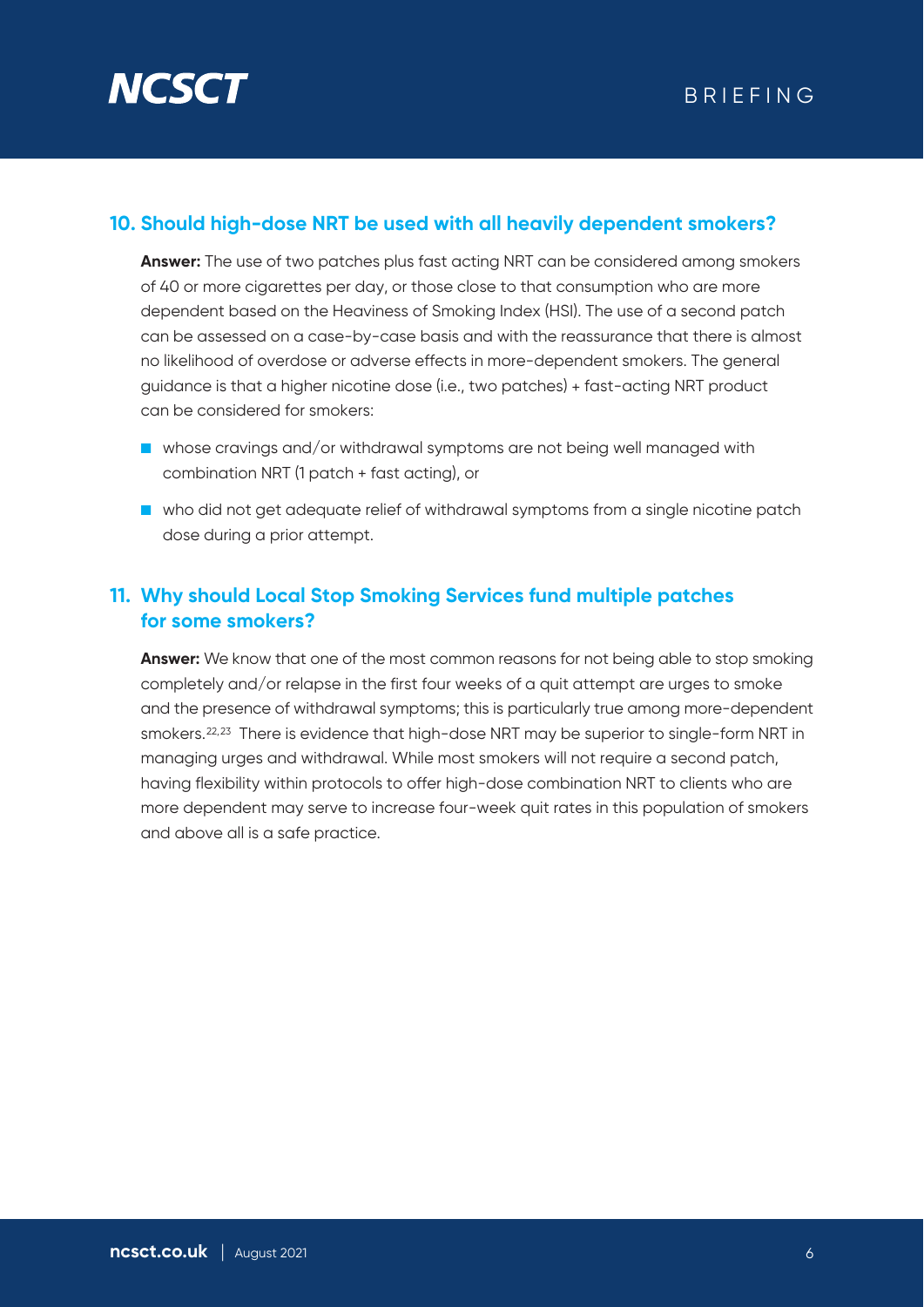

#### **12. Can NRT be combined with e-cigarettes (vapes)?**

**Answer:** NRT products can be used with e-cigarettes. Both NRT products and e-cigarettes deliver nicotine to smokers and can be combined. There is limited research examining the efficacy of combining nicotine patches with e-cigarettes. However, the rationale for combining nicotine patches with nicotine containing e-cigarettes is that it offers the same benefits as fast-acting NRT (i.e., relief of 'breakthrough cravings'). The more rapid delivery offered by vapes may appeal to and/or benefit smokers alongside the steady state nicotine delivered by the NRT patch.

**Evidence:** Available data collected from English stop smoking services in 2019–2020 found a vaping product was used in 5.2% of quit attempts either alone, concurrently, or consecutively in combination with licensed medication.24 Quit rates with a vaping product and licensed medication concurrently (60.0%), a vaping product alone (59.7%) and varenicline alone (59.4%) were similar. The highest quit rates were found when a licensed medicine and a vaping product were used consecutively (74.1%).<sup>24</sup>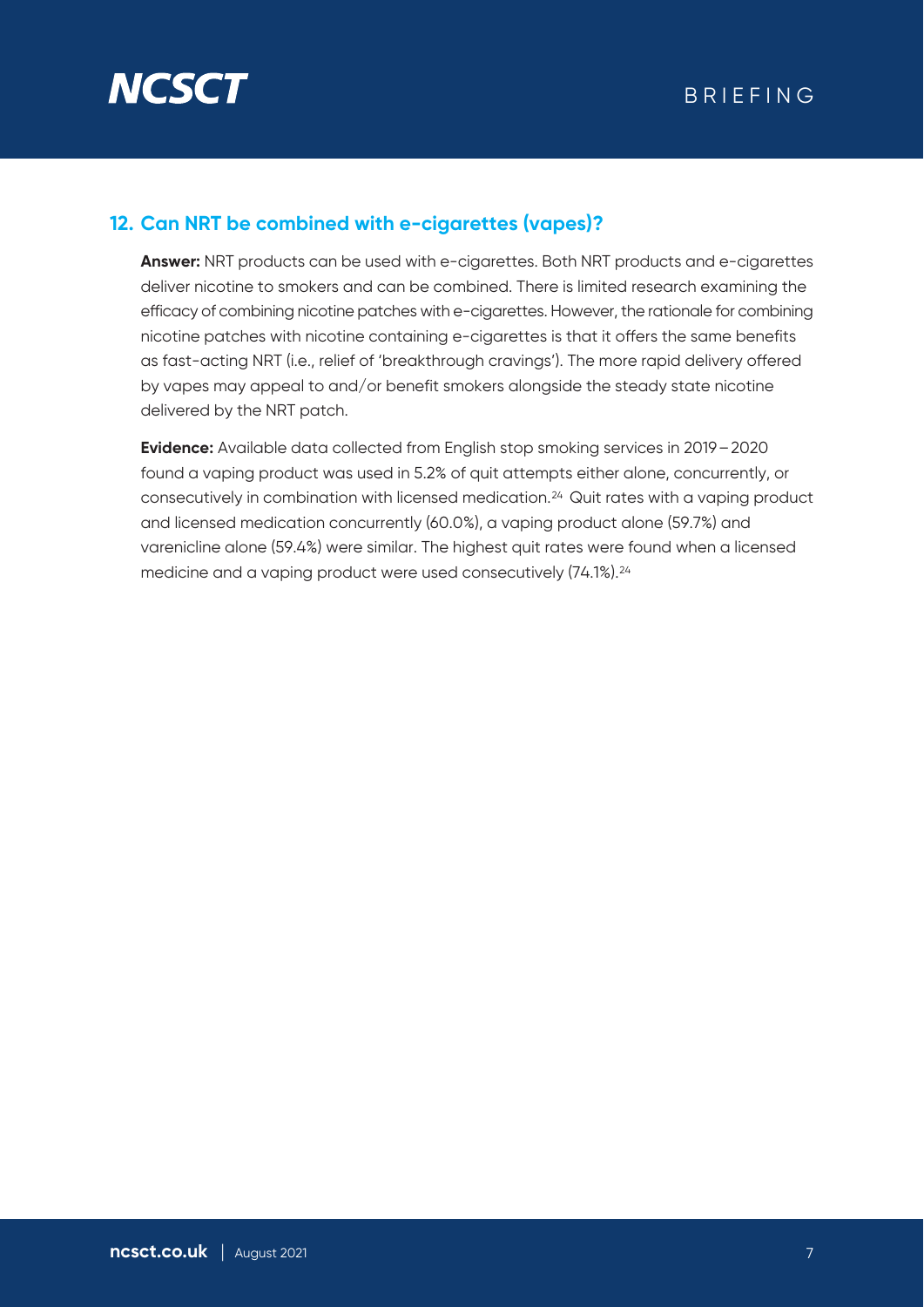

#### **13. Can NRT be combined with varenicline (Champix)?**

**Answer:** There have been a small number of studies examining the safety and efficacy of combining varenicline and NRT. While these studies have found evidence that combining NRT with varenicline improves success with quitting, the evidence has been mixed. While the use of varenicline with NRT has not been shown to benefit all smokers, there is some evidence that combining varenicline with NRT may benefit more-dependent smokers.25 Combining these medications has been found to be well tolerated. The combination may result in a slight increase in adverse reactions including nausea, sleep disturbance and headache compared to using either medication alone.26 More research is needed to make recommendations on the use of combination treatment with varenicline and NRT. Internationally, the combination of varenicline and NRT has been used among moredependent smokers, particularly those using varenicline who continue to experience urges to smoke and/or withdrawal symptoms or those who have reduced their cigarette consumption but not quit completely.20

**Evidence:** Three randomised controlled trials and one observational study have found that the combination of varenicline and nicotine patch may improve smoking abstinence when compared to varenicline alone.<sup>25-28</sup> Several meta-analyses have looked at this data, the most of recent of which was published in  $2020.^{29-31}$  Varenicline plus a nicotine patch was associated with an increase in abstinence compared with varenicline alone, measured as seven day point-prevalence abstinence at 6 months or later (RR 1.36, 95% CI 1.07-1.72).<sup>30</sup> One study analysed data according to cigarette consumption; the abstinence rates among smokers who smoked more than 29 cigarettes per day were significantly higher in the combination varenicline and NRT group at both 12 weeks (OR 1.39; 95% CI 1.2 to 2.5) and 24 weeks (OR 1.46; 95% CI 1.2 to 2.8) compared to varenicline alone.25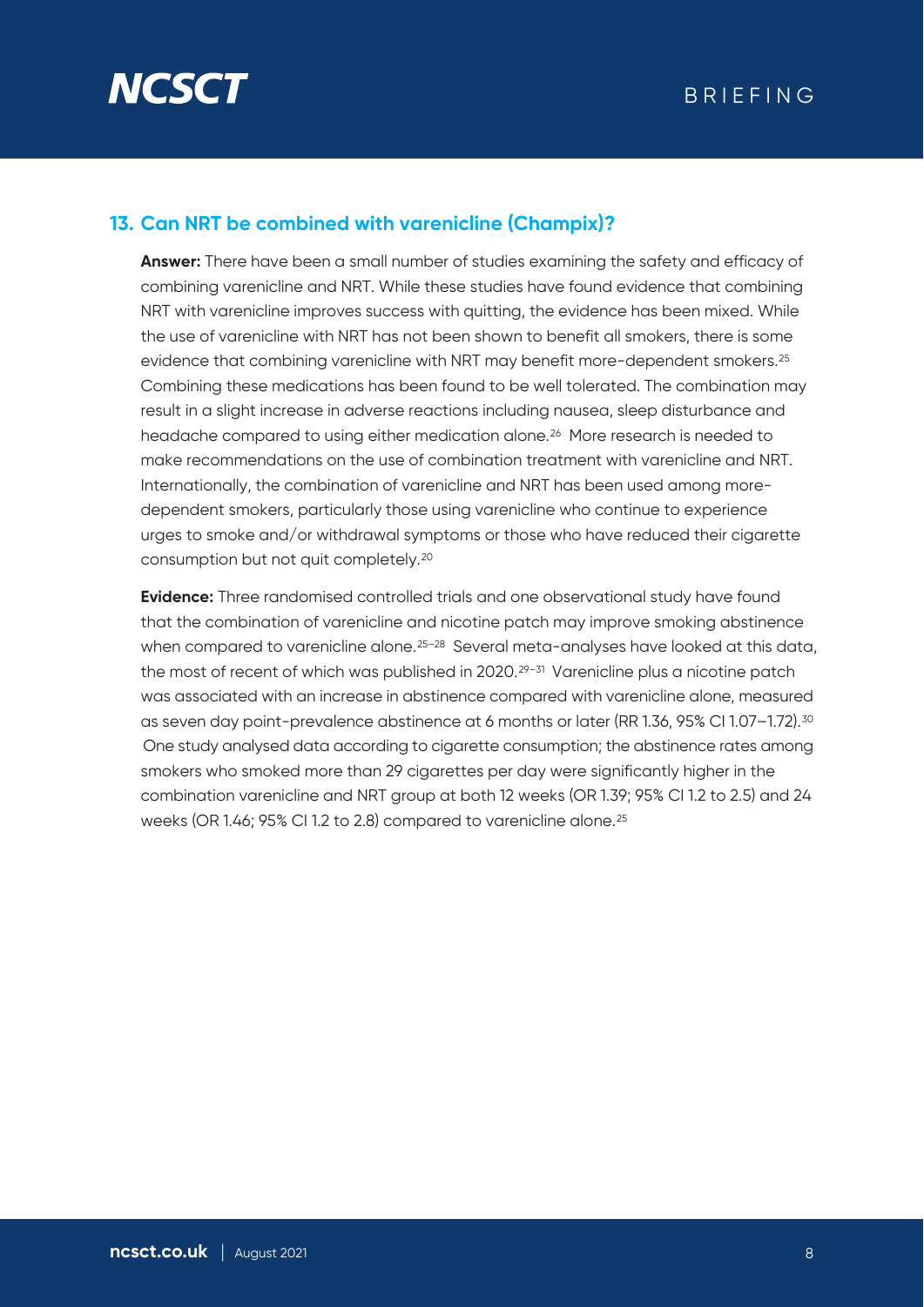

#### **14. If a client is already using varenicline why would we expect NRT to add additional benefits?**

**Answer:** It is believed that the partial agonist effect of varenicline on the alpha-4-beta-2 nicotine receptors may not be sufficient to ease cravings and prevent withdrawal symptoms in some more-dependent smokers as other nicotine receptors are not affected by varenicline.20,26,28,29 The addition of NRT may assist with addressing this as its effects occur via a different mechanism and involve nicotine receptors other that the alpha-4 beta-2 receptor believed to be the principal receptor involved in maintaining nicotine addiction.20, 25,28 There are several other nicotine receptors, and in more-dependent smokers these nicotine receptors and/or other reward pathways may be playing a role in withdrawal and cravings.26,27,29

#### **15. Can NRT be combined with bupropion (Zyban)?**

**Answer:** There is no strong evidence to suggest that combining NRT and bupropion results in superior quit rates than either medication alone; as such this is not a recommended practice.

**Evidence:** A recent Cochrane review identified 12 randomised controlled trials which examined the combination of bupropion and NRT compared to NRT alone.32 The review found a non-significant trend toward higher rates of quitting; the confidence intervals suggest that there may also be no benefit of combining the two medications (RR 1.19, 95% CI 0.94 to 1.51; 12 studies, 3487 participants).32